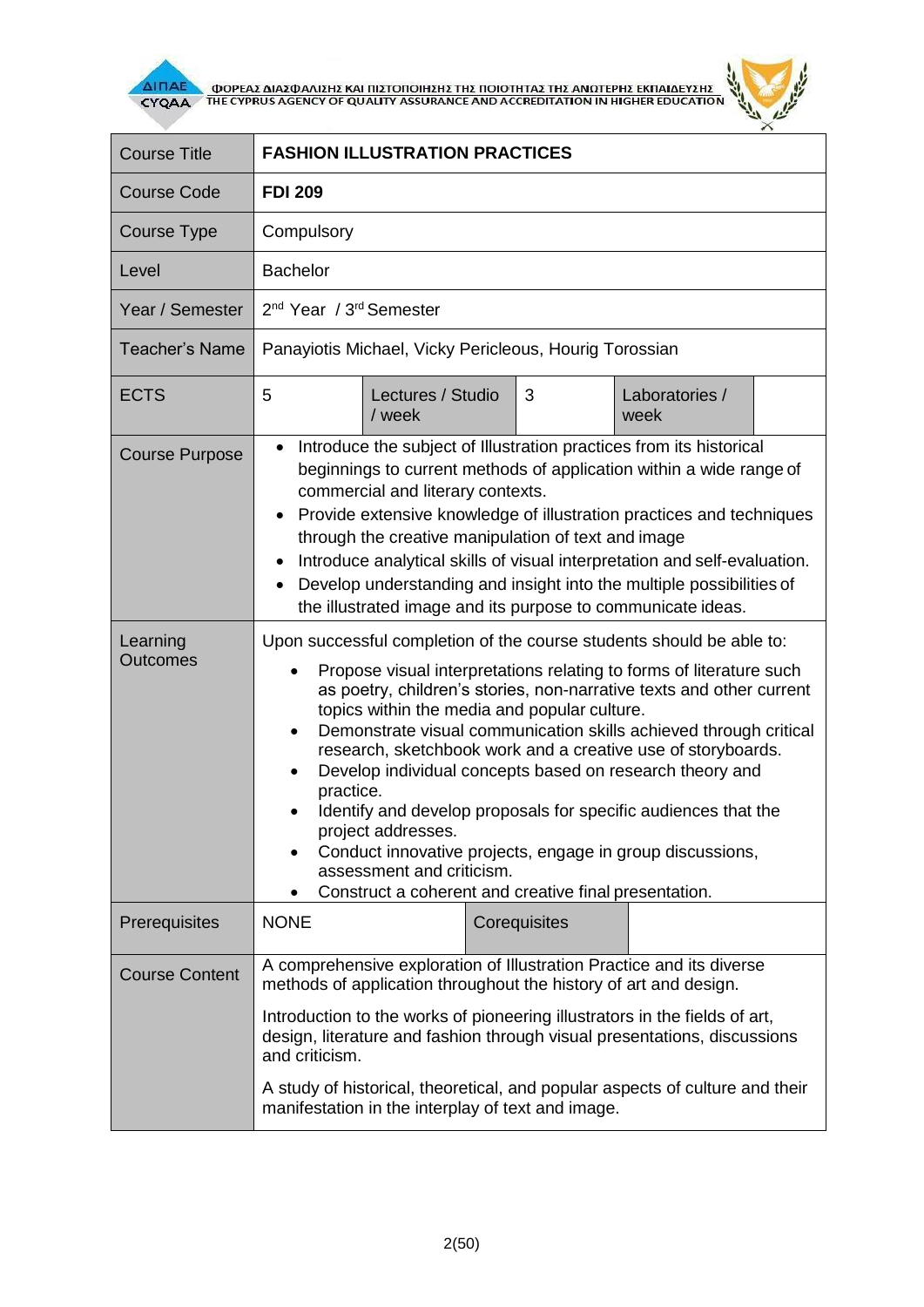

|                         | Development of in-class exercises using a variety of recommended<br>techniques: (mixed media, collage, linocut, stenciling, drawing/ painting),<br>to enhance visual communication solutions in relation to the project brief.                                                                                                                                                                                                                                                                                                                                                                                                                                                                                                                                                                                                                                                                                                                                                                                                                                                                                                                     |
|-------------------------|----------------------------------------------------------------------------------------------------------------------------------------------------------------------------------------------------------------------------------------------------------------------------------------------------------------------------------------------------------------------------------------------------------------------------------------------------------------------------------------------------------------------------------------------------------------------------------------------------------------------------------------------------------------------------------------------------------------------------------------------------------------------------------------------------------------------------------------------------------------------------------------------------------------------------------------------------------------------------------------------------------------------------------------------------------------------------------------------------------------------------------------------------|
|                         | Analysis of relevant subject matter, taking into consideration the specific<br>audiences and age groups that the project can be designed for.                                                                                                                                                                                                                                                                                                                                                                                                                                                                                                                                                                                                                                                                                                                                                                                                                                                                                                                                                                                                      |
|                         | Exploring other means of interpreting illustration within alternative media<br>such as installation, video and performance.                                                                                                                                                                                                                                                                                                                                                                                                                                                                                                                                                                                                                                                                                                                                                                                                                                                                                                                                                                                                                        |
|                         | Development and focus on visual presentation during group crits and<br>assessments with appropriate use of materials, layout rules and other<br>presentation techniques and formats.                                                                                                                                                                                                                                                                                                                                                                                                                                                                                                                                                                                                                                                                                                                                                                                                                                                                                                                                                               |
| Teaching<br>Methodology | Extensive project briefings, lectures and visual presentations. Research<br>and methodology, in- class exercises and practical workshops, individual<br>tutorials, group discussions and presentation. Continuous evaluation,<br>feedback and final assessments.                                                                                                                                                                                                                                                                                                                                                                                                                                                                                                                                                                                                                                                                                                                                                                                                                                                                                   |
| Bibliography            | <b>Bibliographical References:</b>                                                                                                                                                                                                                                                                                                                                                                                                                                                                                                                                                                                                                                                                                                                                                                                                                                                                                                                                                                                                                                                                                                                 |
|                         | The Mythology Book: Big Ideas Simply Explained, 2018 by DK<br>(Author).<br>William Blake: Dante's Divine Comedy, the Complete Drawings<br>2017<br>Philip Guston & the Poets, 2017, by Kosme de Baranano (Author,<br>Editor).<br>Artists Who Make Books, 2017, by Andrew Roth, Philip E.<br>Aarons, Claire Lehmann (Editors). by Sebastian Schütze<br>and Maria Antonietta Terzoli (Authors).<br>The Age of Collage Vol. 2: Contemporary Collage in Modern Art<br>2016 by Dennis Busch, Robert Klanten (Editors).<br>Reading Cy Twombly: Poetry in Paint, 2016 by Mary<br>Jacobus (Author).<br>Goya: Drawings and Etchings, Kindle Edition, by Valene Tolman<br>(Author and Publisher) 2015.<br>The Essential Cy Twombly, 2014 by Laszlo Glozer, Thierry<br>Greub, Simon Schama, Kirk Varnedoe (Authors), Nicola Del<br>Roscio (Editor), Cy Twombly (Artist)<br>The Age of Collage: Contemporary Collage in Modern Art, 2013,<br>by D.Busch, R. Klanten (Editors).<br>Big book of Contemporary Illustration, 2009, by Martin Dawber<br>(Author), Publisher: Batsford.<br>Cream 3 Contemporary art in Culture, Phaidon, 2003, Ed. Gilda<br>Williams. |
| Assessment              | Overall the course is evaluated as follows:                                                                                                                                                                                                                                                                                                                                                                                                                                                                                                                                                                                                                                                                                                                                                                                                                                                                                                                                                                                                                                                                                                        |
|                         | <b>Final Assessment 34%</b>                                                                                                                                                                                                                                                                                                                                                                                                                                                                                                                                                                                                                                                                                                                                                                                                                                                                                                                                                                                                                                                                                                                        |
|                         | Design Intelligence 40%,                                                                                                                                                                                                                                                                                                                                                                                                                                                                                                                                                                                                                                                                                                                                                                                                                                                                                                                                                                                                                                                                                                                           |
|                         | Research and Methodology 20%,                                                                                                                                                                                                                                                                                                                                                                                                                                                                                                                                                                                                                                                                                                                                                                                                                                                                                                                                                                                                                                                                                                                      |
|                         | Experimentation and Analysis 20%,                                                                                                                                                                                                                                                                                                                                                                                                                                                                                                                                                                                                                                                                                                                                                                                                                                                                                                                                                                                                                                                                                                                  |